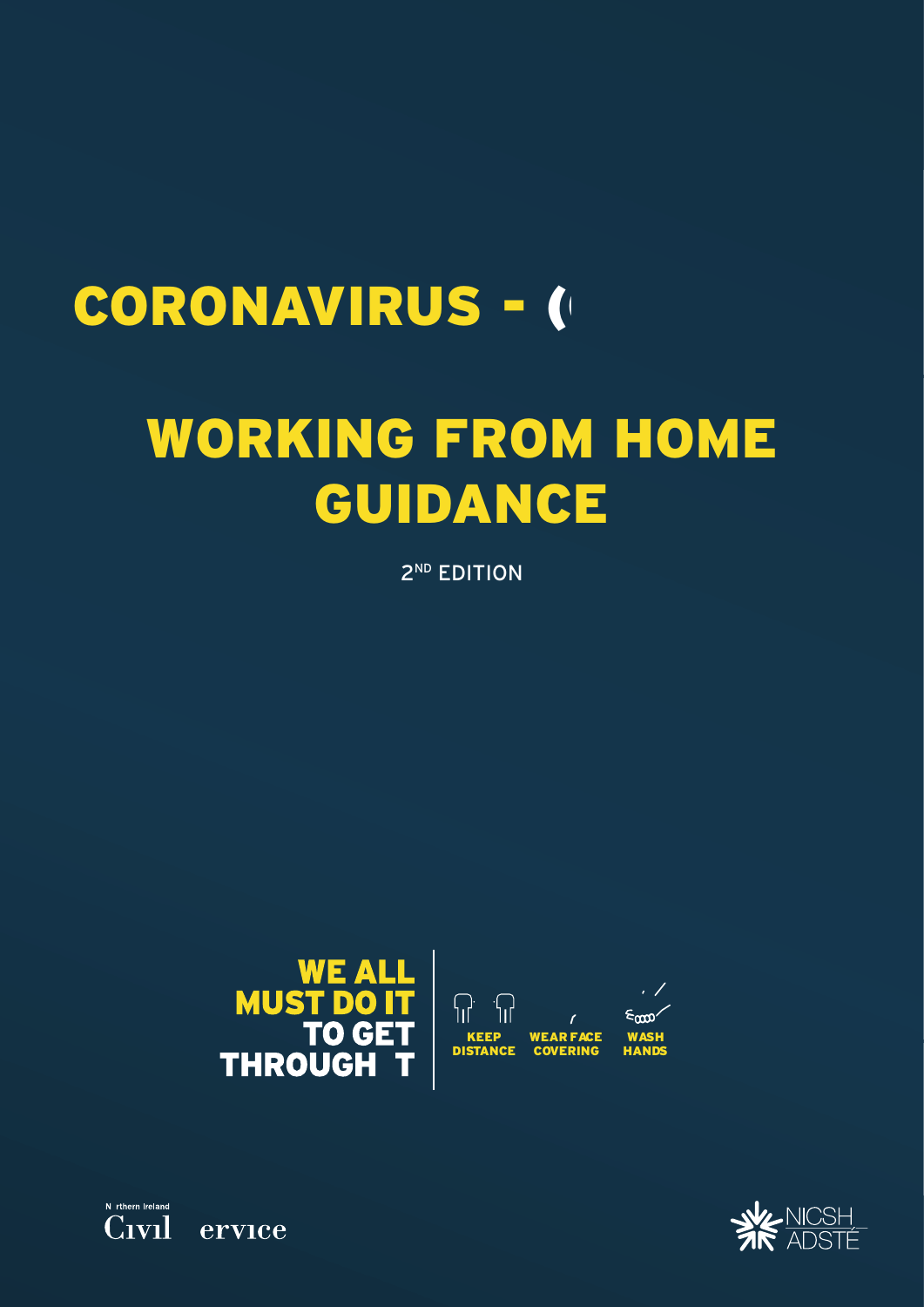### **CONTENTS**

| Introduction                                          | 3               |
|-------------------------------------------------------|-----------------|
| <b>General advice and principles</b>                  | 4               |
| Health and safety requirements                        | 6               |
| Security                                              | $\overline{7}$  |
| IT equipment and service                              | 8               |
| Information Management, Assurance and Data Protection | 8               |
| Wellbeing                                             | 10 <sup>°</sup> |
| Working from home for teams                           | 11              |
| Performance management / absence                      | 12 <sup>2</sup> |



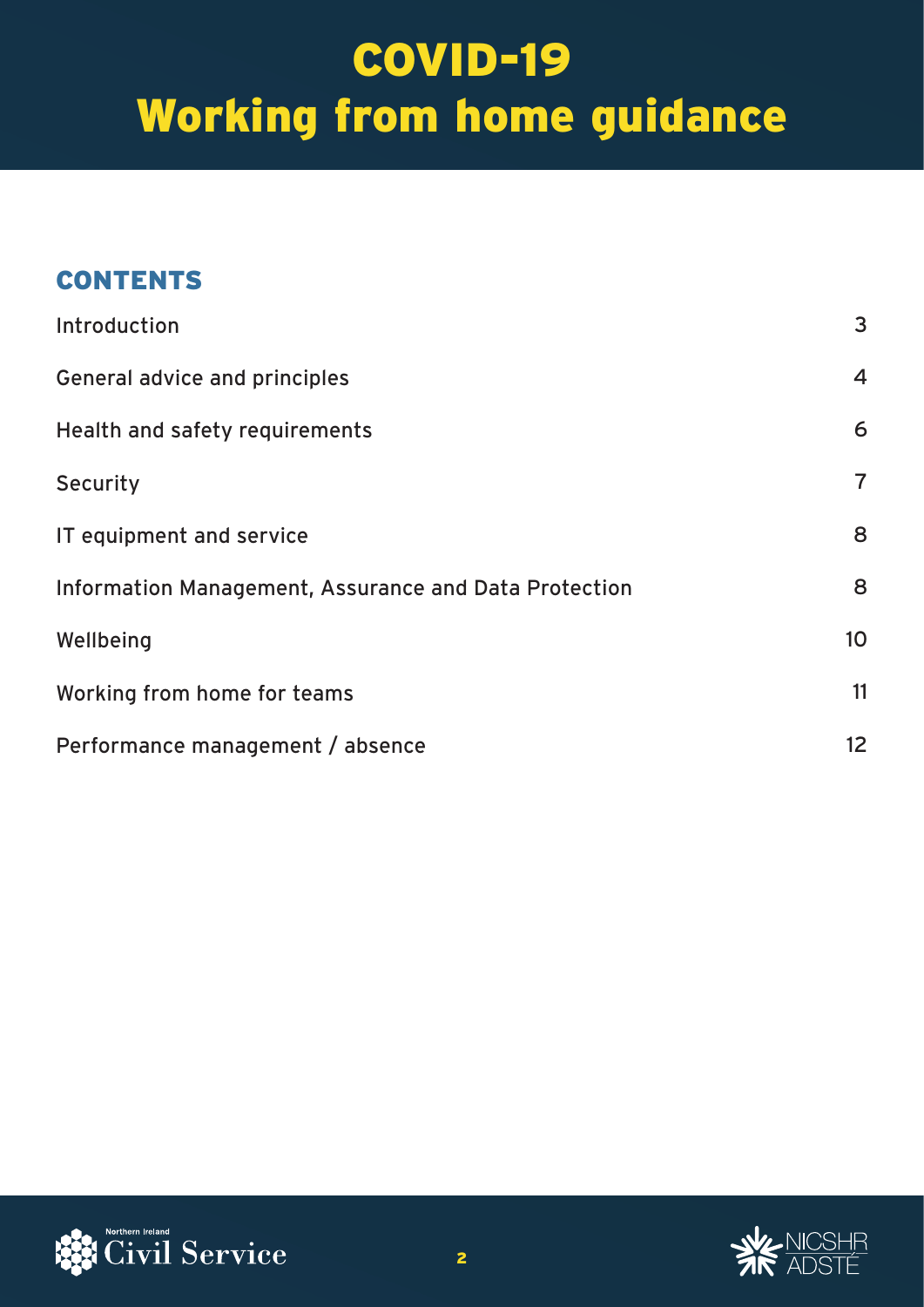**Please note, this temporary guidance is as a result of current Executive and Public Health Agency guidance regarding coronavirus and will be kept under review.** 

#### Introduction

- 1. The Executive has published its [plan](https://www.executiveoffice-ni.gov.uk/publications/coronavirus-executive-approach-decision-making) for a phased, strategic approach to recovery. The situation in relation to localised restrictions changes but [current information](https://www.publichealth.hscni.net/covid-19-coronavirus) is available.
- 2. The plan encourages us to continue to work from home when and where we can. Therefore colleagues who can work from home, will continue to do so, and this is unlikely to change for the foreseeable future.
- 3. This guidance outlines for employees and managers the key principles and practical steps for working from home during the ongoing Covid-19 emergency. This guidance will be regularly reviewed so updated versions may replace this in due course.
- 4. Some employees are likely to be working at different times and in different ways from their normal patterns however, the impact for individuals and service delivery will be kept under review.
- 5. Arrangements made using this guidance will be temporary and will not create any future entitlement to work from home on a contractual basis.



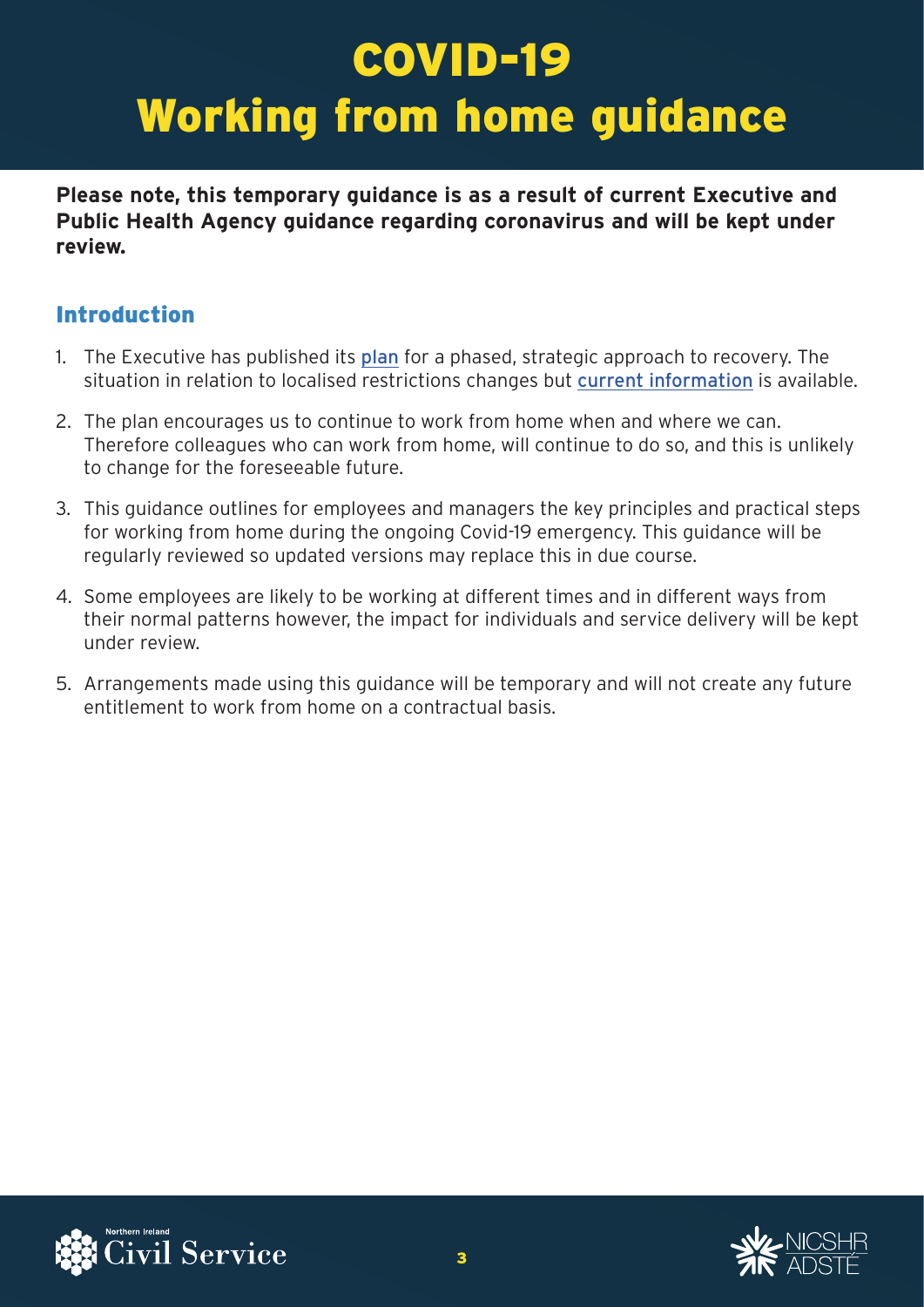#### General advice and principles

6. Departments have identified essential workers as per the emergency Covid-19 regulations. In line with this and any requests for attendance for business continuity reasons; managers should consider the potential to work from home fairly and consistently, taking account of the Equal Opportunities Policy, NICS Equality, Diversity & Inclusion Policy and PHA guidance. [General advice and principles](https://www.publichealth.hscni.net/covid-19-coronavirus) 

These arrangements may be on a continual basis or for part days/weeks on a rota basis. A focus on the various elements of jobs should identify those tasks that can be performed away from the main office. The following issues should be taken into consideration to decide if the work can be undertaken at home:

- What is the service provided and what is the impact upon the individual's work load and the work of the team?
- What will be the effect on service delivery?
- Is the home working environment suitable? Taking into account considerations that may affect an employee's ability to work from home such as; those living in shared households or homes or, where the employee shares with the line manager any personal circumstances that puts them at a greater disadvantage by staying at home than returning to the office and they have been asked to be prioritised due to medical, welfare reasons, or other personal circumstances.
- Does the job require long periods of uninterrupted mental concentration?
- Does the job require a lot of ad hoc communication between the groups of staff?
- Can the work be monitored in terms of output, or is it possible to come to an agreement with the employee about the amount of time particular outputs and deliverables will take?
- How will contact with the manager and team be maintained?
- What equipment would be required?
- Are there any reasonable adjustments required and how can these be made?
- What costs would be incurred?
- 7. Since the onset of this pandemic many staff have done their best to balance childcare (in the absence of their normal childcare arrangements), home-schooling, other caring responsibilities and work. Disruption to caring arrangements may well continue due to scenarios where individuals have to isolate or outbreaks which require temporary closure of schools, buildings and/or suspension of services. Therefore there is a need for



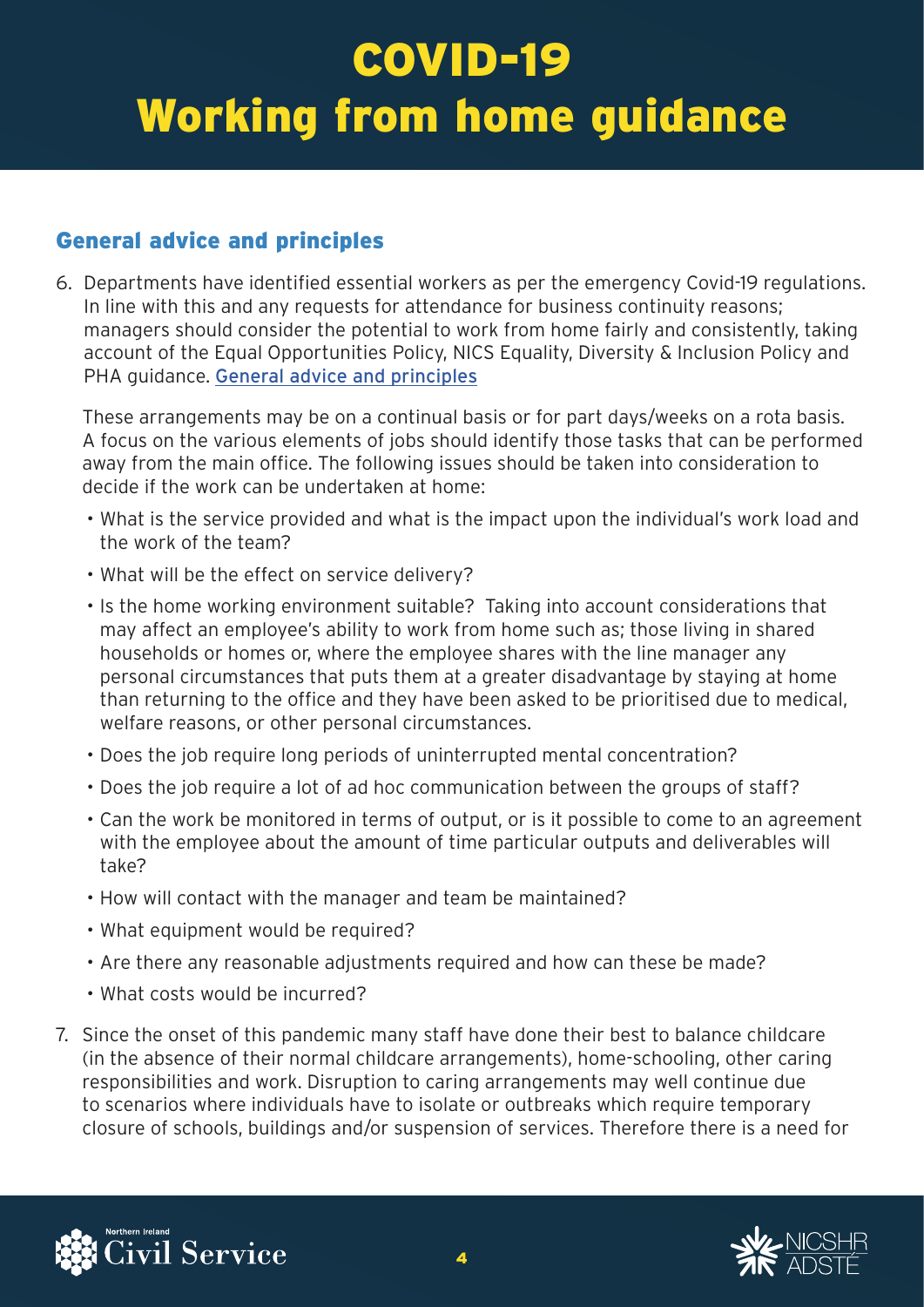continued flexibility in the management of workloads/working hours during the working day where staff have caring responsibilities. Staff should also refer to Covid-19: FAQs & [Guidance for NICS staff](https://www.finance-ni.gov.uk/articles/faqs-vulnerable-people-and-care-dependents) for further information on current caring provisions

- 8. In order to ensure that individuals have all the relevant information, the manager may wish to meet with them using online meeting facilities or through video conferencing to discuss and agree arrangements. Staff must be available as agreed and if any problems arise in this regard, ensure they keep their manager informed. Advice from NICS HR is available to assist managers.
- 9. The flexible working hours scheme will apply to staff working from home in the same way that it applies to office based staff. Any flexible working pattern should be sympathetically considered as part of the initial discussions and any subsequent requests to change those arrangements should be made according to the existing procedures.
- 10. The Staff Handbook still applies to you while working at home during this period and all HR policies apply when working from home, including the standards of conduct and dignity at work when conducting business on behalf of the NICS.
	- The hours worked should not exceed your normal/flexi working hours other than where overtime has been approved for business reasons.
	- Even if you are busy, it is essential that you find the time to take a break of at least 20 minutes each working day that lasts more than six hours.
	- You should ensure that the time period between stopping work one day and beginning the next is not less than 11 hours.
	- You should have at least one complete day each week when no work is done.
	- You should ensure that when undertaking your duties through remote and/or virtual means that your working environment is suitable for this purpose as outlined in the [Staff Handbook.](https://nics.service-now.com/kb?id=kb_article_view&sys_kb_id=8068b570dbb5630030352dcb0b961950)
- 11. Staff should consider whether they really need to make any journeys at present or whether journeys can be replaced with online meeting facilities or video conferencing. Any essential mileage expenses can be claimed in accordance with the NICS Travel and Subsistence Policy. Working from home will not change your permanent workplace or how you claim business mileage at present. Your permanent workplace remains the building notified to you when you took up your current post. Mileage is not payable between home and your permanent workplace unless you are coming in to your permanent workplace to do out-of-hours overtime at the request of management, when, consistent with HMRC requirements, such mileage is paid through HR Connect so that it can be taxed in accordance with HMRC rules on 'substantially ordinary commuting'.



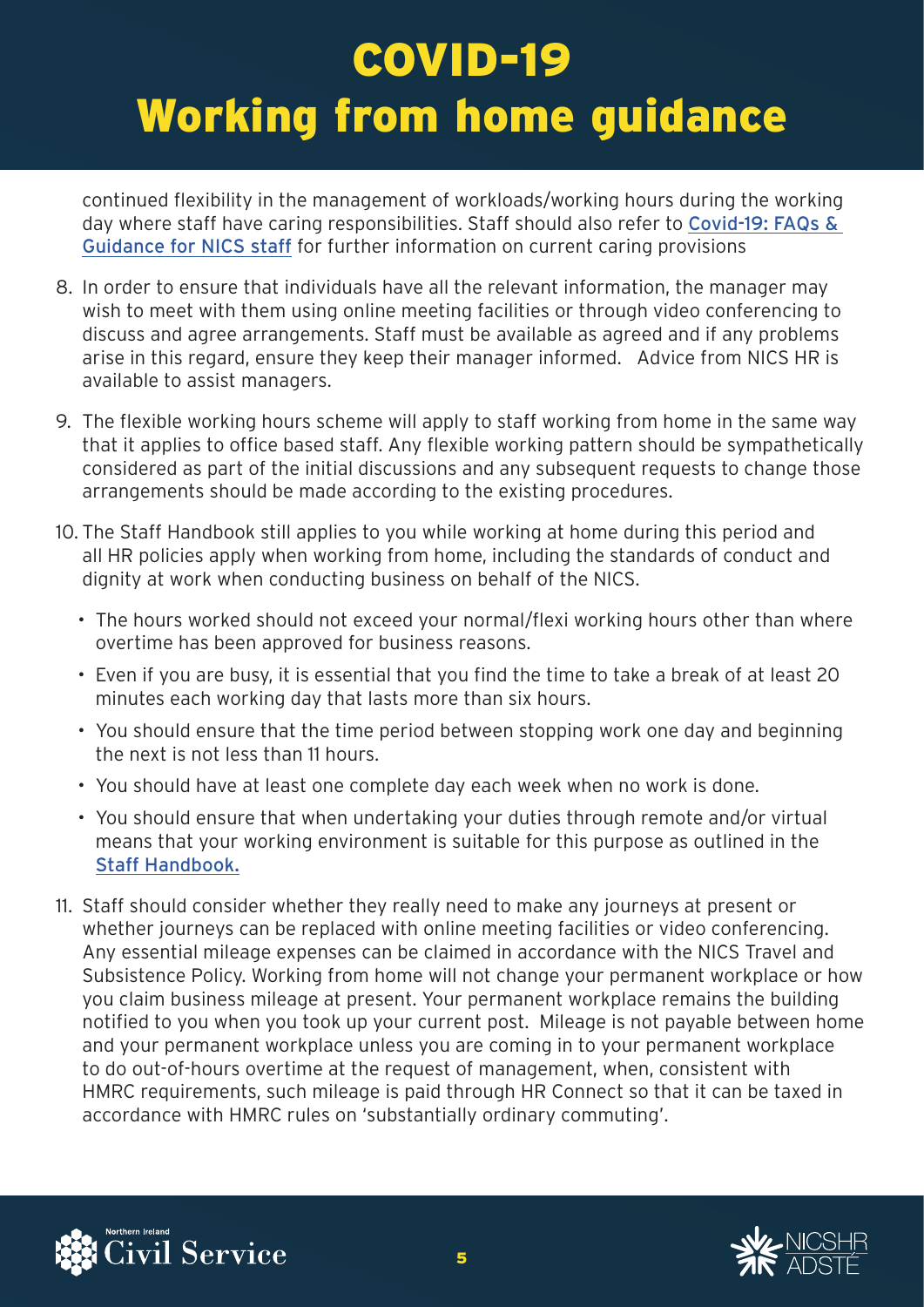12. In exceptional circumstances, if you cannot be connected to the internet via data SIM, Wi-Fi device or other devices provided by ICT colleagues, the Department will reimburse home working employees for any actual cost incurred in the making of business calls on staff's personal mobile phones/home landline. Additional information on expenses can be found at [NICS FAQs on homeworking expenses.](https://www.finance-ni.gov.uk/articles/faqs-home-working-expenses)

#### Health and safety requirements

- 13. Although you may have previous experience of working from home, in these current circumstances things will likely be very different to before. This may be for example; because you are sharing the space with other family members, or because you are now working at home all week rather than just occasionally or on specific days.
- 14. The Health and Safety Executive for Northern Ireland (HSENI) has advised that Display Screen Equipment (DSE) Risk Assessments do not need to be carried out while you are temporarily working at home however, employers are encouraged to provide guidance which would enable workers to complete their own basic assessment of home working arrangements and take steps to minimise the DSE-related risks to your health when working at home. To support this, departments have developed homeworking DSE checklists which are available to download from departmental intranet sites. Staff should use the checklist relevant to their department. If necessary, advice is also available from Departmental Health & Safety Advisors. The DSE checklists will allow staff to review their work space in their own home environment, identify potential hazards, mitigate risks, raise and progress relevant issues with their line manager, Departmental Risk Assessors and/or Departmental Health & Safety Advisors. A copy of the agreed DSE assessment should be retained in line with departmental procedures.
	- The Health & Safety Executive have produced the following guidance in relation to carrying out assessments.
	- DSE assessments must be reviewed on an annual basis or more frequently if there is a change of circumstances, for example; pregnancy, a house move or change of work location within the home.
	- The department is responsible for the equipment it supplies and will therefore be responsible for addressing any equipment related issues identified within the DSE checklist. It is the responsibility of the employee to rectify any environmental issues within the home as highlighted by the DSE checklist.
	- • Those with disabilities or who normally have special adjustments in the work place should discuss any concerns with their manager.
	- If an item of furniture or equipment is required based on the outcome of the DSE



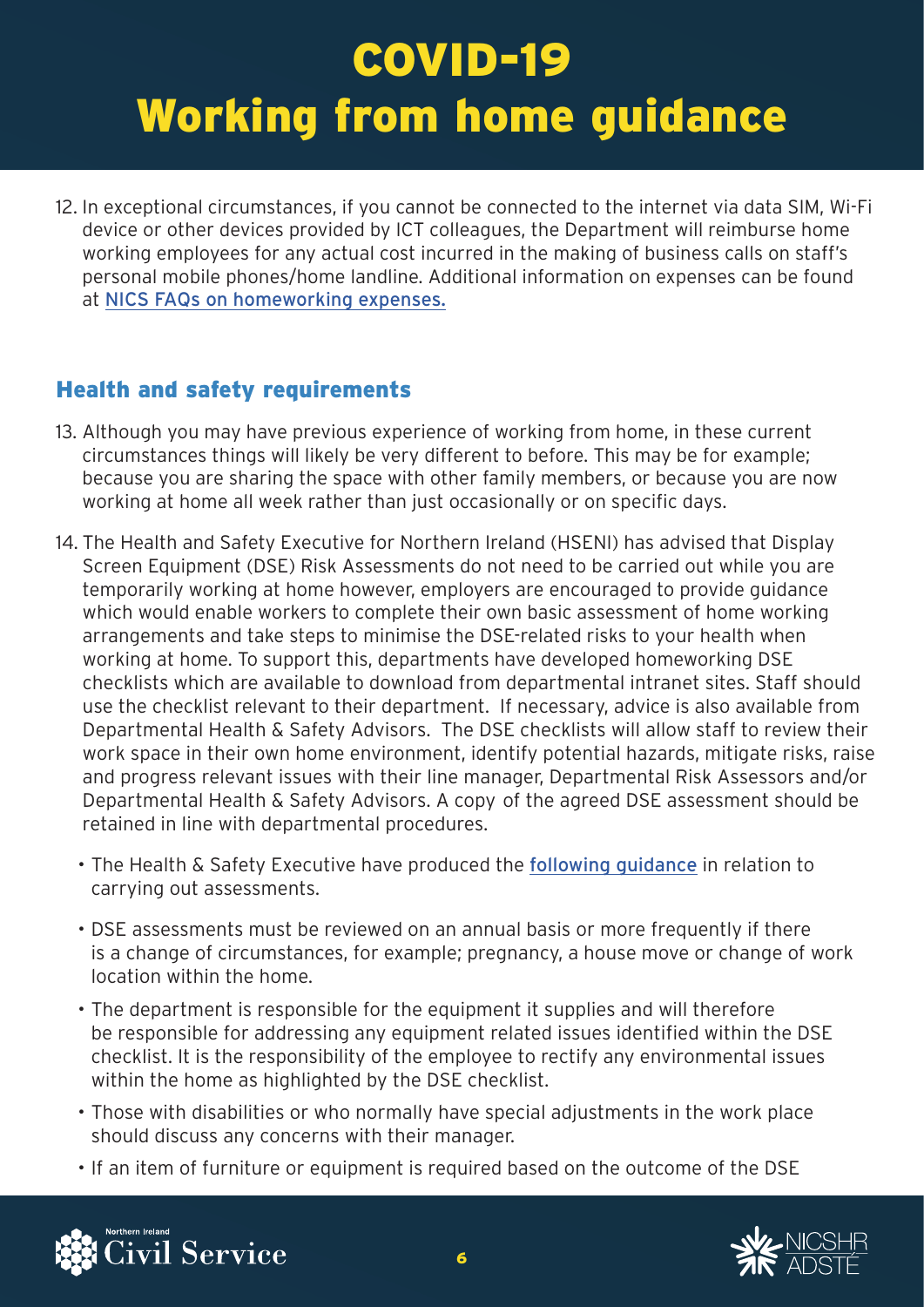assessment, temporary provision arrangements should be followed as outlined in [NICS FAQs: Homeworking expenses and furniture provision.](https://www.finance-ni.gov.uk/articles/faqs-home-working-expenses-and-furniture-provision) 

- checks and electrical testing may be carried out. For example electrical equipment/ • Periodic risk assessments of homeworking arrangements, as well as maintenance leads will need to be returned to the office on an annual basis to facilitate Portable Appliance Testing.
- 15. [Further guidance](https://www.finance-ni.gov.uk/articles/working-home-health-safety-advice) and some tips and reminders to ensure your health and safety while working from home.
- 16. [Advice on setting up your work space.](https://www.finance-ni.gov.uk/articles/working-home-health-safety-advice)

#### *Reporting of accidents and 'near-misses'*

17. Any work related incidents affecting staff working from home must be reported to, and recorded by employers. This includes accidents and any 'near-miss' occurrences. The homeworker must forward details of any relevant incidents to their line manager who should then follow the departmental incident reporting process and forward a copy to the Departmental Health & Safety Advisor.

#### **Security**

- 18. Employees who work from home are required to comply with all IT security and confidentiality requirements of the Department and the NICS. This includes acceptance and adherence to the [Use of Electronic Communications Policy](https://nics.service-now.com/kb?id=kb_article_view&sys_kb_id=cd5d86d7db6a6f0030352dcb0b961923&table=kb_knowledge)
- 19. Employees have a direct responsibility for all official equipment and information material held at their home and must take all possible measures to ensure that it is not accessible to non-authorised people (e.g. other members of the household). Employees and managers should discuss any concerns and agree how this will be achieved and managed
- 20.Most home insurance companies expect customers to declare if they work from their home (clerical use cover suffices) and while it usually makes no difference to the policy premium, failure to declare could present problems in any future claim. Therefore it is the responsibility of the employee to consult their insurance policy documents and, if appropriate, their insurance company, mortgage holders and landlords to ensure that they meet any contractual requirements.



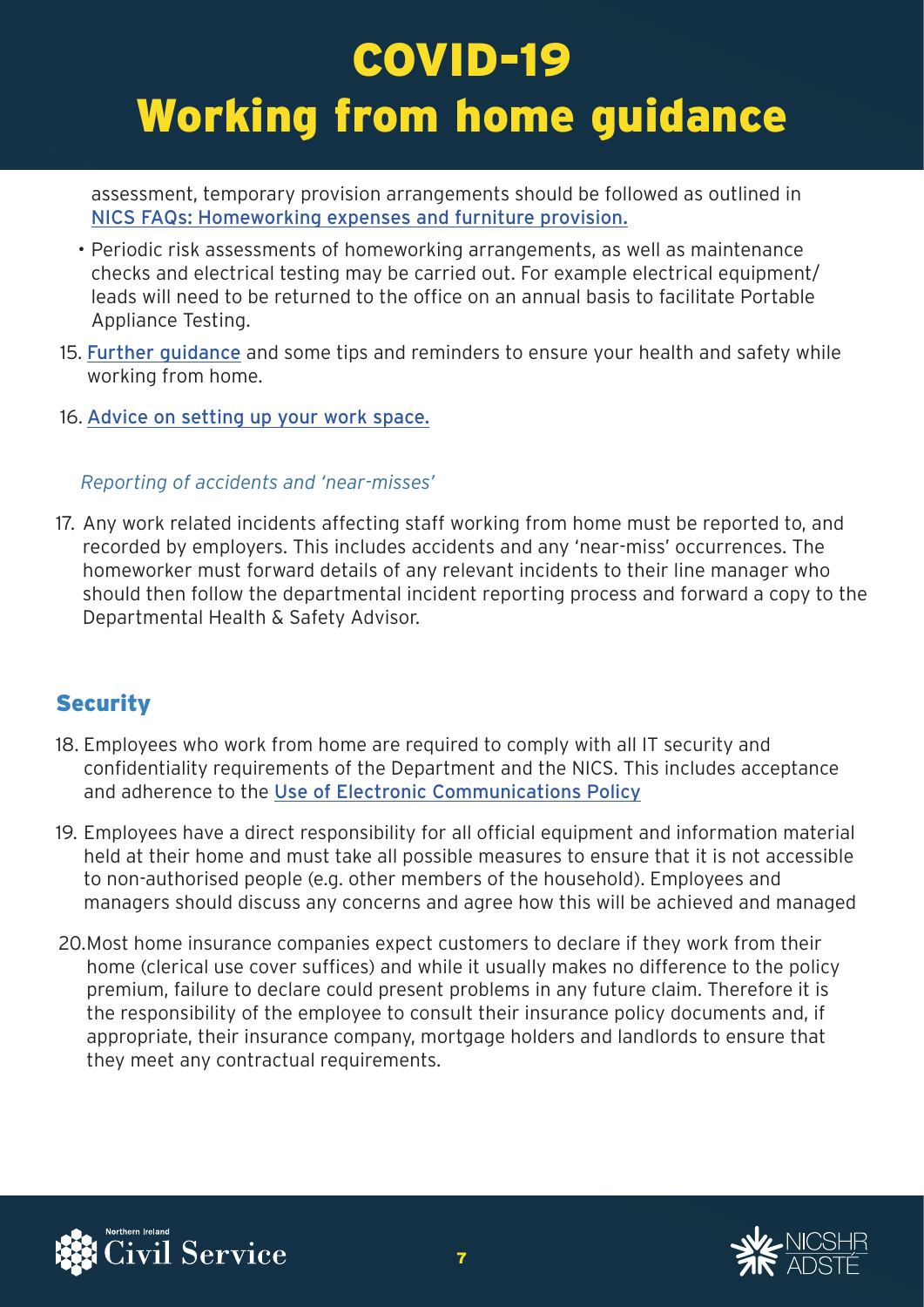#### IT equipment and service

- 21. All staff should refer and comply with the requirements as set out in Covid-19 [ITAssist](https://www.finance-ni.gov.uk/articles/covid-19-itassist-advice-and-guidance)[advice-and-guidance.](https://www.finance-ni.gov.uk/articles/covid-19-itassist-advice-and-guidance) For NICS staff on an IT Assist supported network, IT Assist will provide them with the necessary IT equipment to connect securely to the corporate network via Secure Remote Access (SRA). This will normally be a laptop or tablet and includes a USB headset. If required, staff working from home may also be provided with a monitor with docking capability or separate monitor and docking station, keyboard and mouse. Additional equipment such as monitors and keyboards should be requested using your department's normal IT Service Request procedures and the costs will be charged to the relevant business area.
- 22.It is acknowledged that there may be some variations in the IT equipment required by staff depending on the IT requirements of their current role. The equipment to be provided should be detailed by the business area in a Service Request to IT Assist. The equipment available from IT Assist is listed in the [DSS Services Catalogue](http://itassist.intranet.nigov.net/our-services). Where specific equipment needs additional approvals (e.g. high specification laptops) this will be detailed in the [DSS Services Catalogue.](http://itassist.intranet.nigov.net/our-services)
- 23. Equipment requirements not covered in the [DSS Services Catalogue](http://itassist.intranet.nigov.net/our-services) should be discussed with the departmental Business Relationship Manager (BRM) and IT Assist. A list of departmental BRMs can be found in the [DSS Services Catalogue.](http://itassist.intranet.nigov.net/our-services)
- 24.IT equipment will be charged to the business area in line with IT Assist charging policies. These charges can be found in the [DSS Services Catalogue.](http://itassist.intranet.nigov.net/our-services) All IT equipment no longer required by business areas should be returned to IT Assist.

#### Information management, assurance and data protection

- 25.When working from home the same obligations and compliance in good records management and protecting personal information apply. It is the responsibility of both staff and their managers to ensure that they are aware of their Department's Information Management and Data Protection Policies and Procedures.
- 26.Where working from home impacts on how personal data is going to be processed, a [Data Protection Impact Assessment \(DPIA\)](http://nics.intranet.nigov.net/finance/documents/dof-data-protection-impact-assessment-dpia-screening-exercise) screening, or full DPIA, should be considered. The DPIA should be carried out by the relevant person within the team in agreement with the Information Asset Owner (IAO) for the business area. Advice and assistance is also available from departmental Data Protection Officers (DPOs) if required.

[Further information on the definition of personal data and DPIAs.](http://nics.intranet.nigov.net/staff-services/nicsmi/about-data-protection) 

27. Any personal data incidents, breaches or loss of information or equipment should be reported to your line manager immediately.



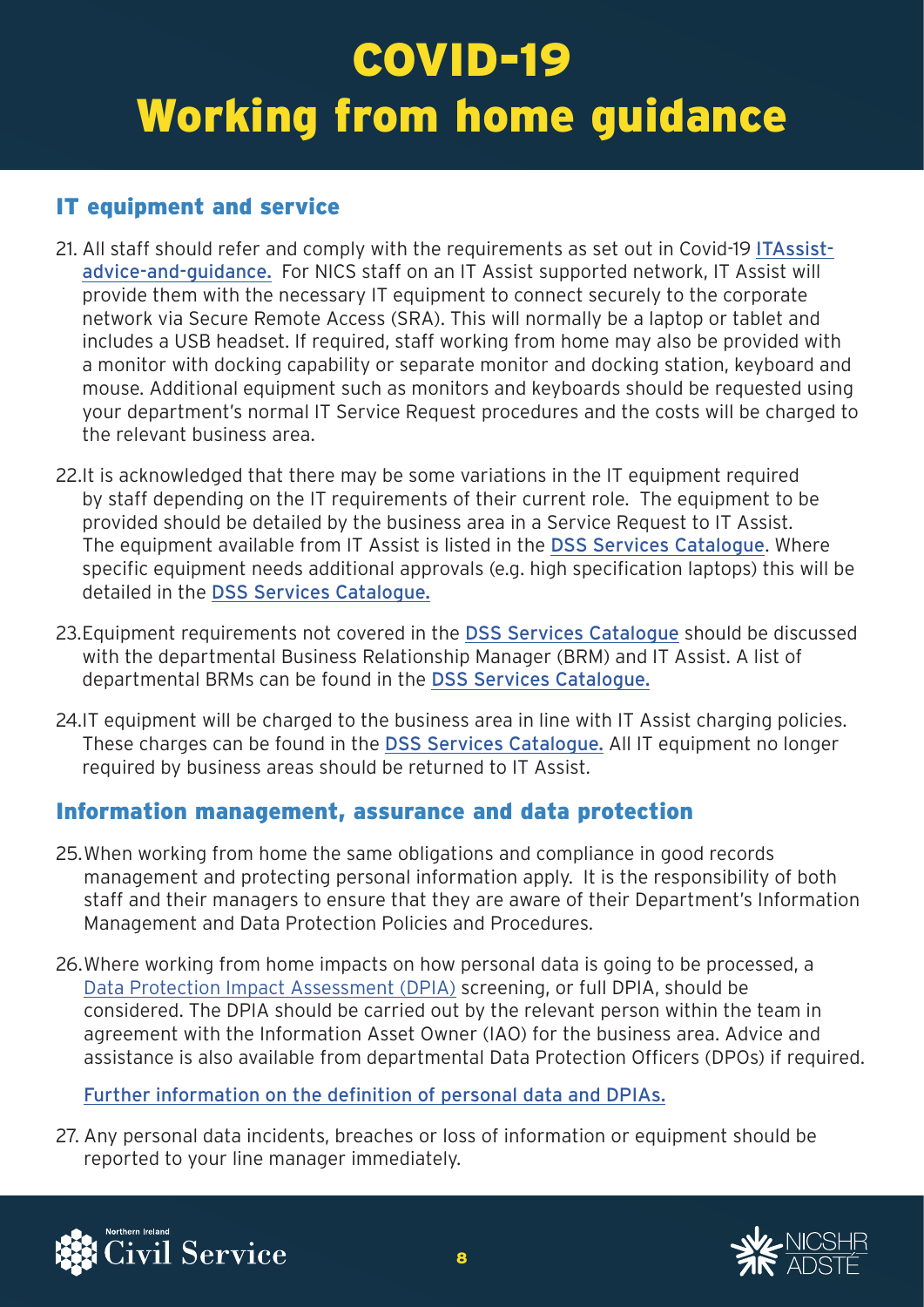#### Key points and responsibilities of staff working from home include:

**Communicate securely -** Use NICS approved communication devices i.e. laptop, PC, tablet, softphone or work mobile phone and NICS approved software.

**Decision making -** Any discussion via online chat and instant messaging apps on unofficial channels e.g. WhatsApp, Facebook messenger etc. leading to decision making, must be redirected to the official channels i.e. departmental email and stored in your official records management system.

**Printing -** Printing at home is not permitted. On such occasions where there is a requirement for staff to print, they must arrange to go to an office location and use a Multi-Functional Device (MFD).

**Security - Ensure IT equipment is turned off and securely stored. Documents and equipment** should be kept in the car boot during transit between home and the office. See [NICS mobile](http://nics.intranet.nigov.net/nics/documents/nics-mobile-device-security-policy)  [device security policy](http://nics.intranet.nigov.net/nics/documents/nics-mobile-device-security-policy) for more information.

**Digital assistants –** Devices such as Alexa, Siri, Google Assistant etc. must be switched off or removed from your home work area to avoid inadvertent disclosure of information.

**Saving records –** Ensure records that cannot be saved immediately to your Records Management System (e.g. due to limited connectivity) are checked into the Records Management System as soon as possible once connection to the network is re-established.

**Confidentiality –** Be aware when holding conversations or using a video connection. You may be sharing your home working space with other family members or friends. Try to hold conversations where others are less likely to overhear you and position your screen where it is less likely to be overseen. Ensure you are not disclosing any personal data in the background. Headsets should be worn to further reduce the risk of overheard conversations.

**Home security -** If working in a room next to or near an accessible window consider closing blinds and or curtains to prevent/deter sight of official material from outside of your property. [Further advice on home security.](https://www.psni.police.uk/advice_information/protecting-your-home/)

**Data incidents / breaches - Report any personal data incidents, breaches or loss of** information or equipment to your line manager immediately.

**Paper documents -** Any personal or sensitive documents taken from or printed off in the office and reviewed away from the office location, must be managed and disposed of appropriately i.e. securely stored and strip-shredded. Staff should be aware that their business area may have additional security restrictions on what documents may be taken out of the office, or printed to use at home; and should check with their line manager.



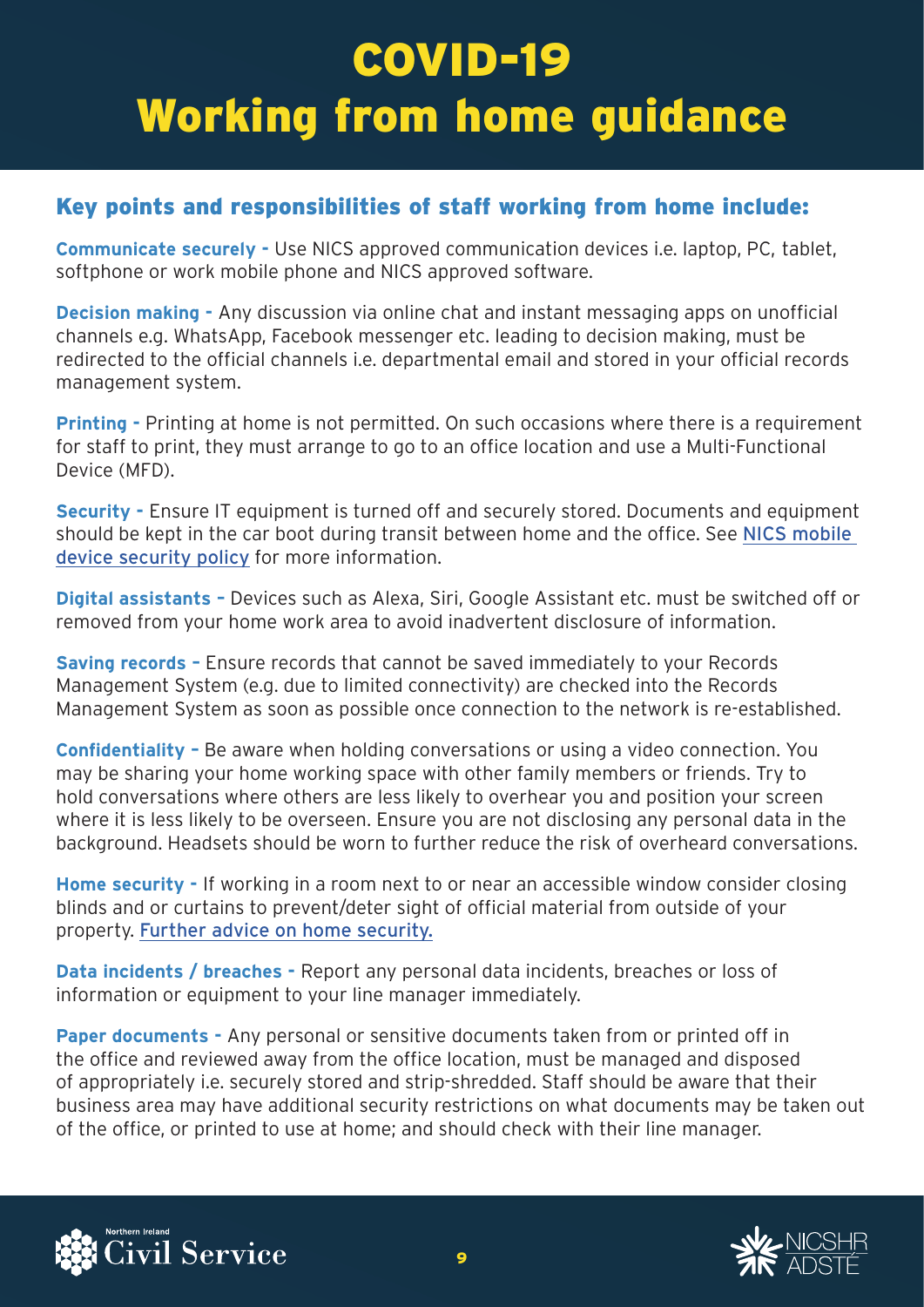#### **Wellbeing**

- 28.Managers have a duty to take reasonably practicable steps to protect employees from the effects of work-related stress. Managers should ensure they are looking out for their employees by:
	- Maintaining regular contact.
	- Ensuring employees are clear about what work they need to deliver and by when.
	- Looking out for signs of stress, considering whether the stress could be linked to work pressure and acting accordingly.
	- Taking reasonably practicable steps to ensure that the home working environment is suitable.
	- Taking account of considerations that may affect an employee's ability to work from home such as those living in shared households or homes with no or limited internet access, or where the employee shares with the line manager any personal circumstances that puts them at a greater disadvantage by staying at home than returning to the office and they have been asked to be prioritised due to medical, welfare reasons, or other personal circumstances.
- 29.Employees should ensure they are taking steps to look after their wellbeing during their period of working from home. This includes:
	- Maintaining regular contact with their manager and colleagues.
	- Taking regular breaks.
	- Avoiding being 'always on' by ensuring that they identify non-working time. Most of the software which supports text, audio and video chat used across the NICS has a function that allows employees to add their current status – staff may find this useful for informing others when they are not contactable.
	- Contacting the Employee Assistance Programme provider, Inspire or Welfare Officers if they need support, for example, in relation to heightened feelings of anxiety.
	- Being aware of personal and workplace stressors and the activities and resources that can help to address this.
	- Being aware of the contact details for [IT support.](http://itassist.intranet.nigov.net/)



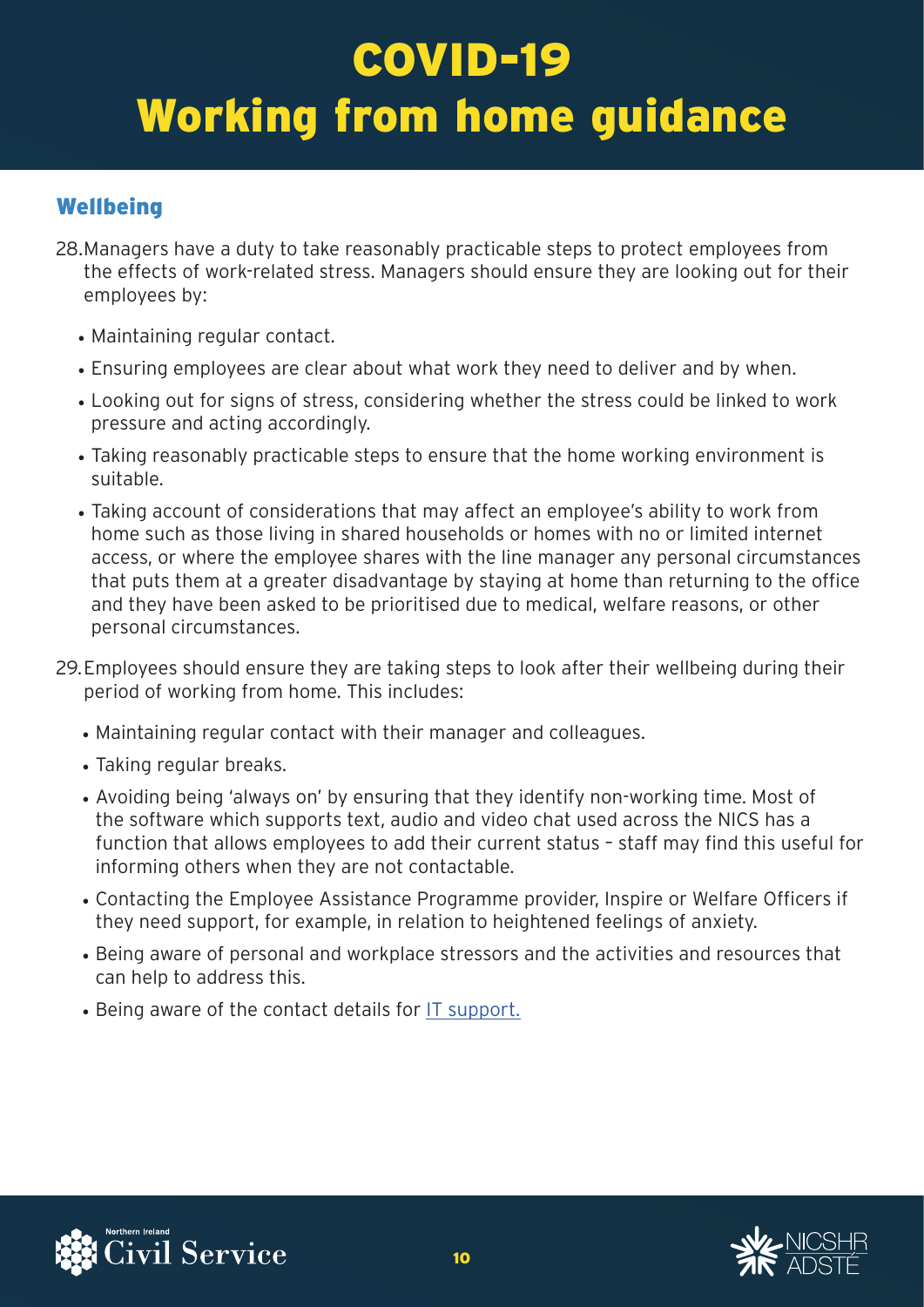30.Employees can stay mentally and physically active during this time by:

- Looking for ideas of home-based exercises on the [NHS website](https://www.nhs.uk/live-well/exercise/easy-low-impact-exercises/)
- Spending time doing things they enjoy this might include reading, cooking, other indoor hobbies or listening to/watching favourite radio or TV programmes.
- Trying to eat healthy, well-balanced meals, drink enough water, exercise regularly, and avoid smoking, alcohol and drugs.
- Keeping windows open to let in fresh air, get some natural sunlight if they can, or get outside. Go for a walk outdoors but remember where possible, to stay more than 2 metres from others.
- 31.Further guidance and information for staff and managers can be sourced at [Health & Wellbeing](https://www.nhs.uk/live-well/exercise/easy-low-impact-exercises/)

#### Working from home for teams

32.Guidance for managers and employees should include the following good practice:

- Agree objectives, working arrangements and how the team will operate and communicate to maintain service delivery. Plan ahead and promote flexibility to manage work-life commitments, encouraging the use of shared diaries and collaboration tools to show availability and work flexibly.
- Stay connected by using digital communication and collaboration tools such as instant messaging (e.g. Jabber) and video meeting/conferencing (e.g. WebEx) to work together and communicate on projects, and consider phone calls, tele and video conferencing to discuss ideas and catch-up instead of constant email and instant messaging traffic. Additional information on communication and staying connected can be found on the [Digital and Collaboration Tools](http://nics.intranet.nigov.net/nics/news/departmental-collaboration-tools-working-home) page where you will find information on all of the video, email and audio tools your department offers to make working from home and keeping in touch that little bit easier.
- Adopt an approach that builds positive relationships.
- Share information and track progress of priority tasks, giving feedback on work and discussing new ideas to avoid isolation and maintain a sense of community.
- Set clear boundaries between home and work and creating a safe and comfortable place to work.
- Have regular health and wellbeing conversations with others and be flexible in responding to business and employee needs.